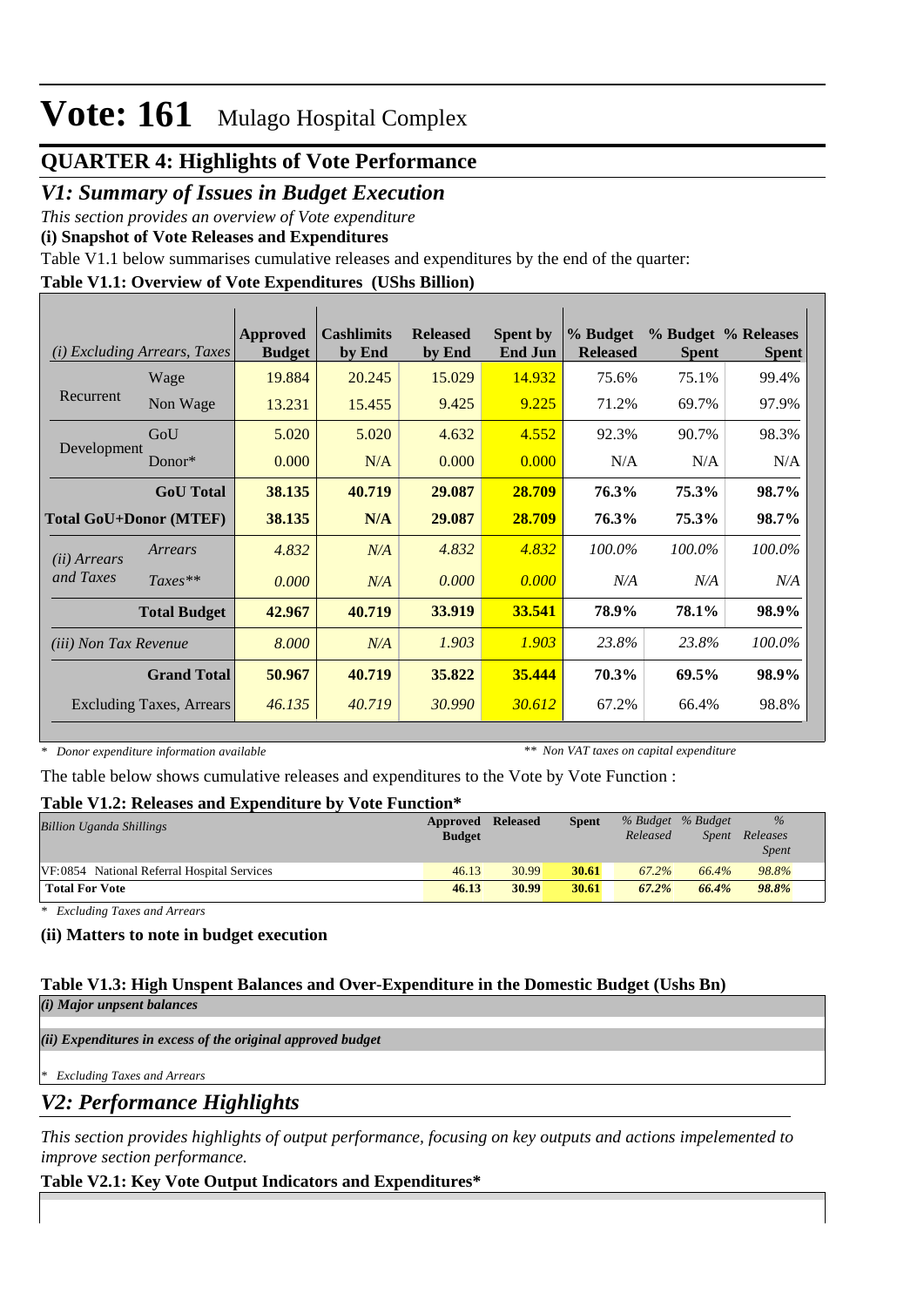| Vote, Vote Function<br><b>Key Output</b>                                   | <b>Approved Budget and</b><br><b>Planned outputs</b>    |           | <b>Cumulative Expenditure</b><br>and Performance |        | <b>Status and Reasons for</b><br>any Variation from Plans |       |  |  |
|----------------------------------------------------------------------------|---------------------------------------------------------|-----------|--------------------------------------------------|--------|-----------------------------------------------------------|-------|--|--|
| Vote Function: 0854 National Referral Hospital Services                    |                                                         |           |                                                  |        |                                                           |       |  |  |
| Output: 085401                                                             | <b>Inpatient Services - National Referral Hospital</b>  |           |                                                  |        |                                                           |       |  |  |
| Description of Performance: 140,000 admissions.                            |                                                         |           |                                                  |        |                                                           |       |  |  |
|                                                                            | 710,000 inpatient days.                                 |           |                                                  |        |                                                           |       |  |  |
|                                                                            | 32,000 deliveries                                       |           |                                                  |        |                                                           |       |  |  |
|                                                                            | 18,000 surgical operations.                             |           |                                                  |        |                                                           |       |  |  |
|                                                                            | 85% bed occupancy rate                                  |           |                                                  |        |                                                           |       |  |  |
|                                                                            | Average length of stay (ALOS)<br>4days                  |           |                                                  |        |                                                           |       |  |  |
| Performance Indicators:                                                    |                                                         |           |                                                  |        |                                                           |       |  |  |
| Number of major operations<br>done                                         |                                                         | 1,800     |                                                  |        |                                                           |       |  |  |
| Number of lab procedures<br>carried out                                    |                                                         | 1,600,000 |                                                  |        |                                                           |       |  |  |
| No of inpatients attended to                                               |                                                         | 140,000   |                                                  |        |                                                           |       |  |  |
| <b>Output Cost:</b>                                                        | UShs Bn:                                                | 24.819    | UShs Bn:                                         | 19.549 | % Budget Spent:                                           | 78.8% |  |  |
| Output: 085402<br>Description of Performance: 860,230 General outpatients. | <b>Outpatient Services - National Referral Hospital</b> |           |                                                  |        |                                                           |       |  |  |
|                                                                            | 58,791 emergencies<br>236,000 specialised cases.        |           |                                                  |        |                                                           |       |  |  |
|                                                                            |                                                         |           |                                                  |        |                                                           |       |  |  |
|                                                                            | 22,000 renal dialysis sessions.                         |           |                                                  |        |                                                           |       |  |  |
|                                                                            | 26,000 Ante natal attendances.                          |           |                                                  |        |                                                           |       |  |  |
|                                                                            | 150,000 immunisations                                   |           |                                                  |        |                                                           |       |  |  |
|                                                                            | 1,200 family planning<br>attendances.                   |           |                                                  |        |                                                           |       |  |  |
|                                                                            | 80,000 physiotherapy<br>attendances.                    |           |                                                  |        |                                                           |       |  |  |
|                                                                            | 2,000 counseling $&$ testing for<br>HIV cases           |           |                                                  |        |                                                           |       |  |  |
|                                                                            | 35,000 plaster of paris(POP)<br>cases.                  |           |                                                  |        |                                                           |       |  |  |
| Performance Indicators:                                                    |                                                         |           |                                                  |        |                                                           |       |  |  |
| No of specialised outpatient<br>cases attended to.                         |                                                         | 236,000   |                                                  |        |                                                           |       |  |  |
| No of general outpatients<br>attanded to.                                  |                                                         | 860,230   |                                                  |        |                                                           |       |  |  |
| No of emergencies attended<br>to.                                          |                                                         | 58,791    |                                                  |        |                                                           |       |  |  |
| <b>Output Cost:</b>                                                        | UShs Bn:                                                | 2.380     | UShs Bn:                                         | 0.314  | % Budget Spent:                                           | 13.2% |  |  |
| Output: 085404                                                             | Diagnostic Services - National Referral Hospital        |           |                                                  |        |                                                           |       |  |  |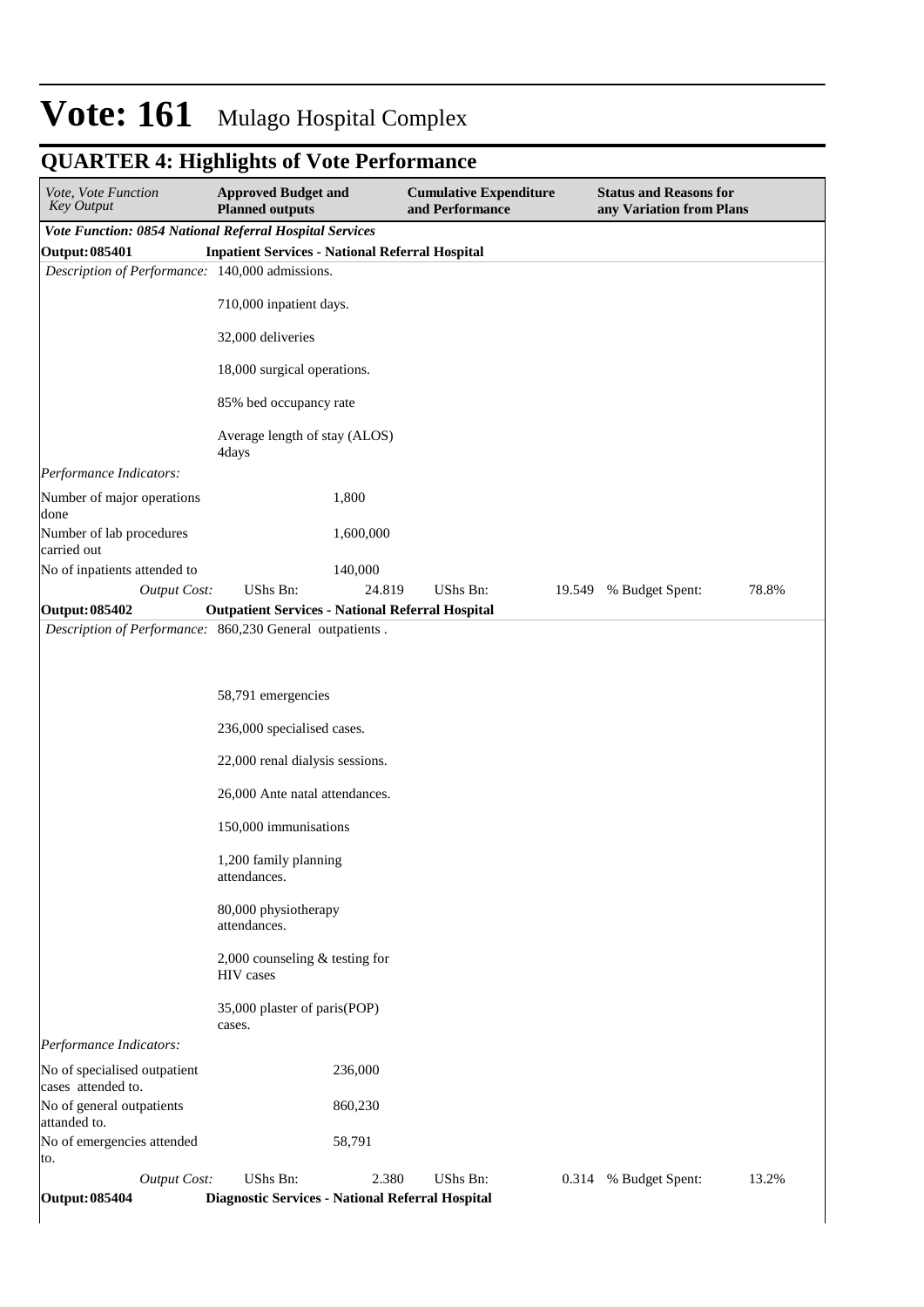## **QUARTER 4: Highlights of Vote Performance**

| Vote, Vote Function<br><b>Key Output</b>                  | <b>Approved Budget and</b><br><b>Planned outputs</b>                  |                 | <b>Cumulative Expenditure</b><br>and Performance |       | <b>Status and Reasons for</b><br>any Variation from Plans |       |  |  |
|-----------------------------------------------------------|-----------------------------------------------------------------------|-----------------|--------------------------------------------------|-------|-----------------------------------------------------------|-------|--|--|
| Description of Performance: 1,600,000 lab samples tested. |                                                                       |                 |                                                  |       |                                                           |       |  |  |
|                                                           | 26,000 x-rays done                                                    |                 |                                                  |       |                                                           |       |  |  |
|                                                           | 4,200 C.T. Scans done                                                 |                 |                                                  |       |                                                           |       |  |  |
|                                                           | 32,000 Ultrasound scans done                                          |                 |                                                  |       |                                                           |       |  |  |
|                                                           | 620 Nuclear medicine<br>investigations.                               |                 |                                                  |       |                                                           |       |  |  |
|                                                           | 1,920 ECGs                                                            |                 |                                                  |       |                                                           |       |  |  |
|                                                           | 1,960 Echos                                                           |                 |                                                  |       |                                                           |       |  |  |
|                                                           | 100 Broncoscopy                                                       |                 |                                                  |       |                                                           |       |  |  |
|                                                           | 518 Upper GIT<br>Endoscopy                                            |                 |                                                  |       |                                                           |       |  |  |
|                                                           | 86 Lower GIT Endoscopy                                                |                 |                                                  |       |                                                           |       |  |  |
|                                                           | 100 Cystoscopy                                                        |                 |                                                  |       |                                                           |       |  |  |
| <b>Output Cost:</b>                                       | UShs Bn:                                                              | 0.179           | UShs Bn:                                         |       | 0.111 % Budget Spent:                                     | 61.8% |  |  |
| <b>Output: 085405</b>                                     | Hospital Management and Support Services - National Referral Hospital |                 |                                                  |       |                                                           |       |  |  |
| Description of Performance:                               | UShs Bn:                                                              | 11.301          | UShs Bn:                                         |       |                                                           | 45.9% |  |  |
| <b>Output Cost:</b><br><b>Output: 085451</b>              | <b>Research Grants - National Referral Hospital</b>                   |                 |                                                  | 5.184 | % Budget Spent:                                           |       |  |  |
| Description of Performance:                               |                                                                       |                 |                                                  |       |                                                           |       |  |  |
| <b>Output Cost:</b>                                       | UShs Bn:                                                              | 0.098           | UShs Bn:                                         | 0.065 | % Budget Spent:                                           | 66.7% |  |  |
| <b>Output: 085482</b>                                     | <b>Staff houses construction and rehabilitation</b>                   |                 |                                                  |       |                                                           |       |  |  |
| Description of Performance: construction of 100 housing   | units(First phase)                                                    |                 |                                                  |       |                                                           |       |  |  |
| Performance Indicators:                                   |                                                                       |                 |                                                  |       |                                                           |       |  |  |
| No. of staff houses<br>rehabilitated                      |                                                                       |                 |                                                  |       |                                                           |       |  |  |
| No. of staff houses<br>constructed                        | 100                                                                   |                 |                                                  |       |                                                           |       |  |  |
| <b>Output Cost:</b>                                       | UShs Bn:                                                              | 5.020           | UShs Bn:                                         | 4.552 | % Budget Spent:                                           | 90.7% |  |  |
| <b>Vote Function Cost</b>                                 | <b>UShs Bn:</b>                                                       | 46.135 UShs Bn: |                                                  |       | 30.612 % Budget Spent:                                    | 66.4% |  |  |
| <b>Cost of Vote Services:</b>                             | UShs Bn:                                                              | 46.135 UShs Bn: |                                                  |       | <b>30.612</b> % Budget Spent:                             | 66.4% |  |  |

*\* Excluding Taxes and Arrears*

## **Table V2.2: Implementing Actions to Improve Vote Performance**

| <b>Planned Actions:</b>                                                                                            | <b>Actual Actions:</b> | <b>Reasons for Variation</b> |
|--------------------------------------------------------------------------------------------------------------------|------------------------|------------------------------|
| Vote: 161 Mulago Hospital Complex                                                                                  |                        |                              |
| Vote Function: 08 54 National Referral Hospital Services                                                           |                        |                              |
| lobby for additional funding                                                                                       |                        |                              |
| Submit the vacancies to Health Service<br>for recruitment                                                          |                        |                              |
| The hospital shall continue to lobby<br>Government and other partners for<br>procurement of medical equipment. The |                        |                              |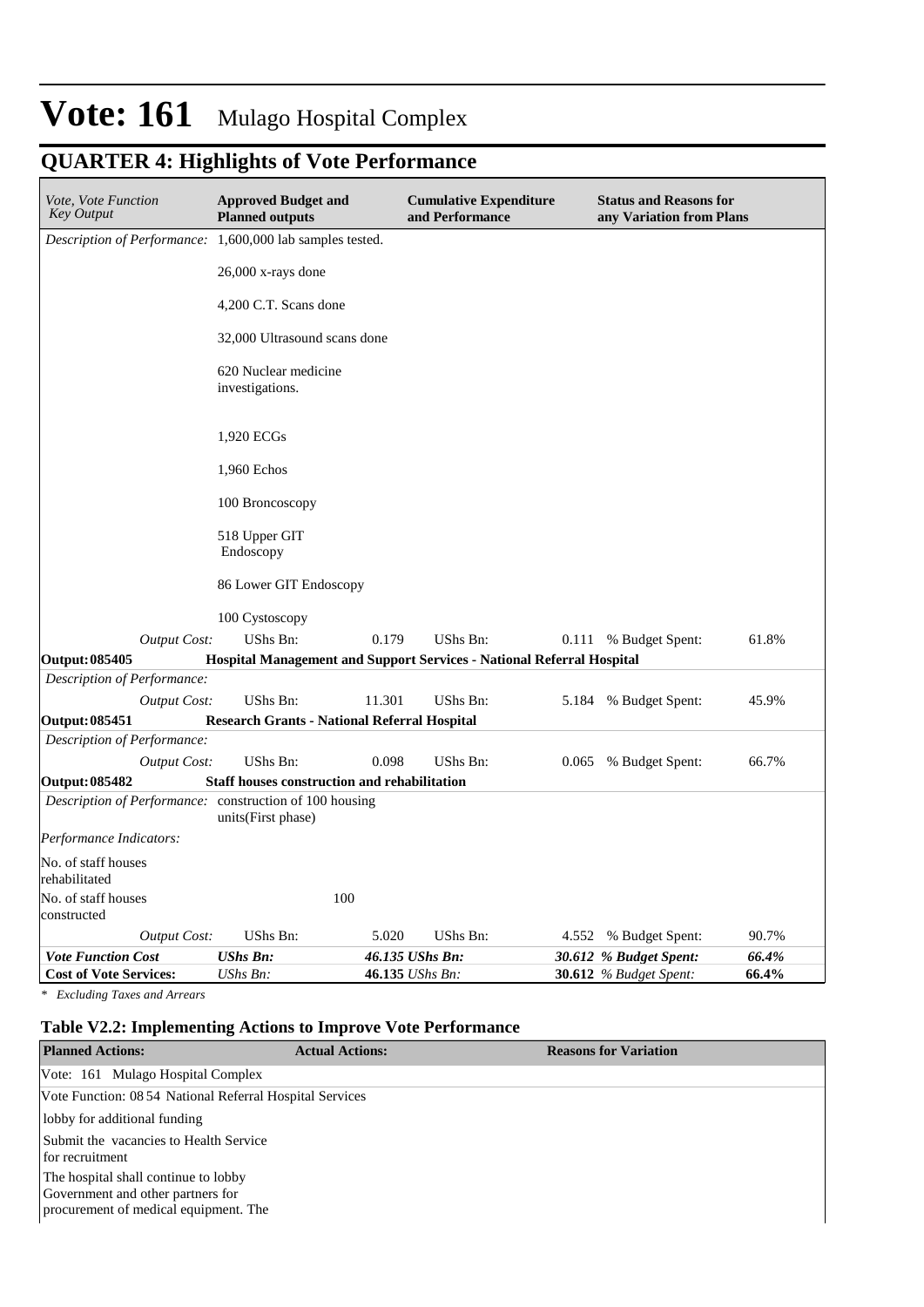## **QUARTER 4: Highlights of Vote Performance**

**Planned Actions: Actual Actions: Reasons for Variation**

sector will also explore modalities for partnering with the private sector in the area of equipment under the PPP modality.

## *V3: Details of Releases and Expenditure*

*This section provides a comprehensive summary of the outputs delivered by the Vote and further details of Vote expenditures by Vote Function and Expenditure Item.*

## **Table V3.1: GoU Releases and Expenditure by Output\***

| <b>Billion Uganda Shillings</b>                                        | Approved      | <b>Released</b> | <b>Spent</b> | $%$ GoU       | $%$ GoU       | $%$ GoU      |
|------------------------------------------------------------------------|---------------|-----------------|--------------|---------------|---------------|--------------|
|                                                                        | <b>Budget</b> |                 |              | <b>Budget</b> | <b>Budget</b> | Releases     |
|                                                                        |               |                 |              | Released      | <i>Spent</i>  | <i>Spent</i> |
| VF:0854 National Referral Hospital Services                            | 38.13         | 29.09           | 28.71        | 76.3%         | 75.3%         | 98.7%        |
| Class: Outputs Provided                                                | 33.02         | 24.38           | 24.09        | 73.8%         | 73.0%         | 98.8%        |
| 085401 Inpatient Services - National Referral Hospital                 | 23.57         | 19.18           | <b>19.00</b> | 81.4%         | 80.6%         | 99.1%        |
| 085402 Outpatient Services - National Referral Hospital                | 0.42          | 0.33            | 0.31         | 78.6%         | 74.6%         | 94.9%        |
| 085404 Diagnostic Services - National Referral Hospital                | 0.14          | 0.12            | 0.13         | 83.5%         | 94.5%         | 113.2%       |
| Hospital Management and Support Services - National Referral<br>085405 | 8.86          | 4.75            | 4.64         | 53.6%         | 52.4%         | 97.7%        |
| Hospital                                                               |               |                 |              |               |               |              |
| <b>Immunisation Services</b><br>085407                                 | 0.03          | 0.01            | 0.00         | $25.0\%$      | $8.0\%$       | $32.0\%$     |
| Class: Outputs Funded                                                  | 0.10          | 0.07            | 0.07         | 75.0%         | 66.7%         | 88.9%        |
| 085451 Research Grants - National Referral Hospital                    | 0.10          | 0.07            | 0.07         | $75.0\%$      | 66.7%         | 88.9%        |
| Class: Capital Purchases                                               | 5.02          | 4.63            | 4.55         | 92.3%         | 90.7%         | 98.3%        |
| 085482 Staff houses construction and rehabilitation                    | 5.02          | 4.63            | 4.55         | 92.3%         | 90.7%         | 98.3%        |
| <b>Total For Vote</b>                                                  | 38.13         | 29.09           | 28.71        | 76.3%         | 75.3%         | 98.7%        |

*\* Excluding Taxes and Arrears*

#### **Table V3.2: 2014/15 GoU Expenditure by Item**

| <b>Billion Uganda Shillings</b>                          | <b>Approved</b><br><b>Budget</b> | <b>Releases</b> | <b>Expend-</b><br>iture | % Budged<br><b>Released</b> | % Budget<br><b>Spent</b> | %Releases<br><b>Spent</b> |
|----------------------------------------------------------|----------------------------------|-----------------|-------------------------|-----------------------------|--------------------------|---------------------------|
| <b>Output Class: Outputs Provided</b>                    | 33.02                            | 24.38           | 24.09                   | 73.8%                       | 73.0%                    | 98.8%                     |
| 211101 General Staff Salaries                            | 19.88                            | 15.03           | 14.93                   | 75.6%                       | 75.1%                    | 99.4%                     |
| 211103 Allowances                                        | 1.70                             | 1.28            | 1.25                    | 75.7%                       | 73.7%                    | 97.3%                     |
| 213001 Medical expenses (To employees)                   | 0.20                             | 0.15            | 0.15                    | 75.0%                       | 77.4%                    | 103.2%                    |
| 213002 Incapacity, death benefits and funeral expenses   | 0.14                             | 0.11            | 0.10                    | 75.0%                       | 73.2%                    | 97.6%                     |
| 221001 Advertising and Public Relations                  | 0.11                             | 0.08            | 0.06                    | 67.9%                       | 51.4%                    | 75.6%                     |
| 221002 Workshops and Seminars                            | 0.08                             | 0.06            | 0.06                    | 75.0%                       | 74.9%                    | 99.8%                     |
| 221003 Staff Training                                    | 0.27                             | 0.20            | 0.18                    | 75.0%                       | 68.0%                    | 90.7%                     |
| 221006 Commissions and related charges                   | 0.02                             | 0.02            | 0.02                    | 76.7%                       | 75.3%                    | 98.1%                     |
| 221007 Books, Periodicals & Newspapers                   | 0.01                             | 0.01            | 0.01                    | 75.0%                       | 51.4%                    | 68.6%                     |
| 221008 Computer supplies and Information Technology (IT) | 0.05                             | 0.04            | 0.04                    | 75.0%                       | 72.8%                    | 97.1%                     |
| 221009 Welfare and Entertainment                         | 0.12                             | 0.09            | 0.09                    | 75.0%                       | 70.0%                    | 93.4%                     |
| 221010 Special Meals and Drinks                          | 1.99                             | 1.49            | 1.49                    | 75.1%                       | 75.1%                    | 100.0%                    |
| 221011 Printing, Stationery, Photocopying and Binding    | 0.16                             | 0.12            | 0.12                    | 75.0%                       | 76.2%                    | 101.6%                    |
| 221012 Small Office Equipment                            | 0.03                             | 0.02            | 0.02                    | 75.0%                       | 74.8%                    | 99.7%                     |
| 221016 IFMS Recurrent costs                              | 0.03                             | 0.02            | 0.02                    | 75.0%                       | 74.6%                    | 99.5%                     |
| 221020 IPPS Recurrent Costs                              | 0.03                             | 0.02            | 0.01                    | 75.0%                       | 49.8%                    | 66.4%                     |
| 222001 Telecommunications                                | 0.12                             | 0.09            | 0.09                    | 75.0%                       | 75.0%                    | 100.0%                    |
| 222002 Postage and Courier                               | 0.01                             | 0.01            | 0.00                    | 75.0%                       | 49.0%                    | 65.3%                     |
| 222003 Information and communications technology (ICT)   | 0.06                             | 0.04            | 0.05                    | 75.0%                       | 91.1%                    | 121.4%                    |
| $223003$ Rent – (Produced Assets) to private entities    | 0.10                             | 0.08            | 0.07                    | 75.0%                       | 71.3%                    | 95.1%                     |
| 223004 Guard and Security services                       | 0.18                             | 0.13            | 0.12                    | 75.0%                       | 68.4%                    | 91.3%                     |
| 223005 Electricity                                       | 1.91                             | 1.43            | 1.43                    | 75.0%                       | 75.0%                    | 100.0%                    |
| 223006 Water                                             | 1.08                             | 0.81            | 0.81                    | 75.0%                       | 75.0%                    | 100.0%                    |
| 223007 Other Utilities- (fuel, gas, firewood, charcoal)  | 0.03                             | 0.02            | 0.02                    | 75.0%                       | 70.5%                    | 94.1%                     |
| 224004 Cleaning and Sanitation                           | 0.45                             | 0.33            | 0.33                    | 75.0%                       | 74.9%                    | 99.8%                     |